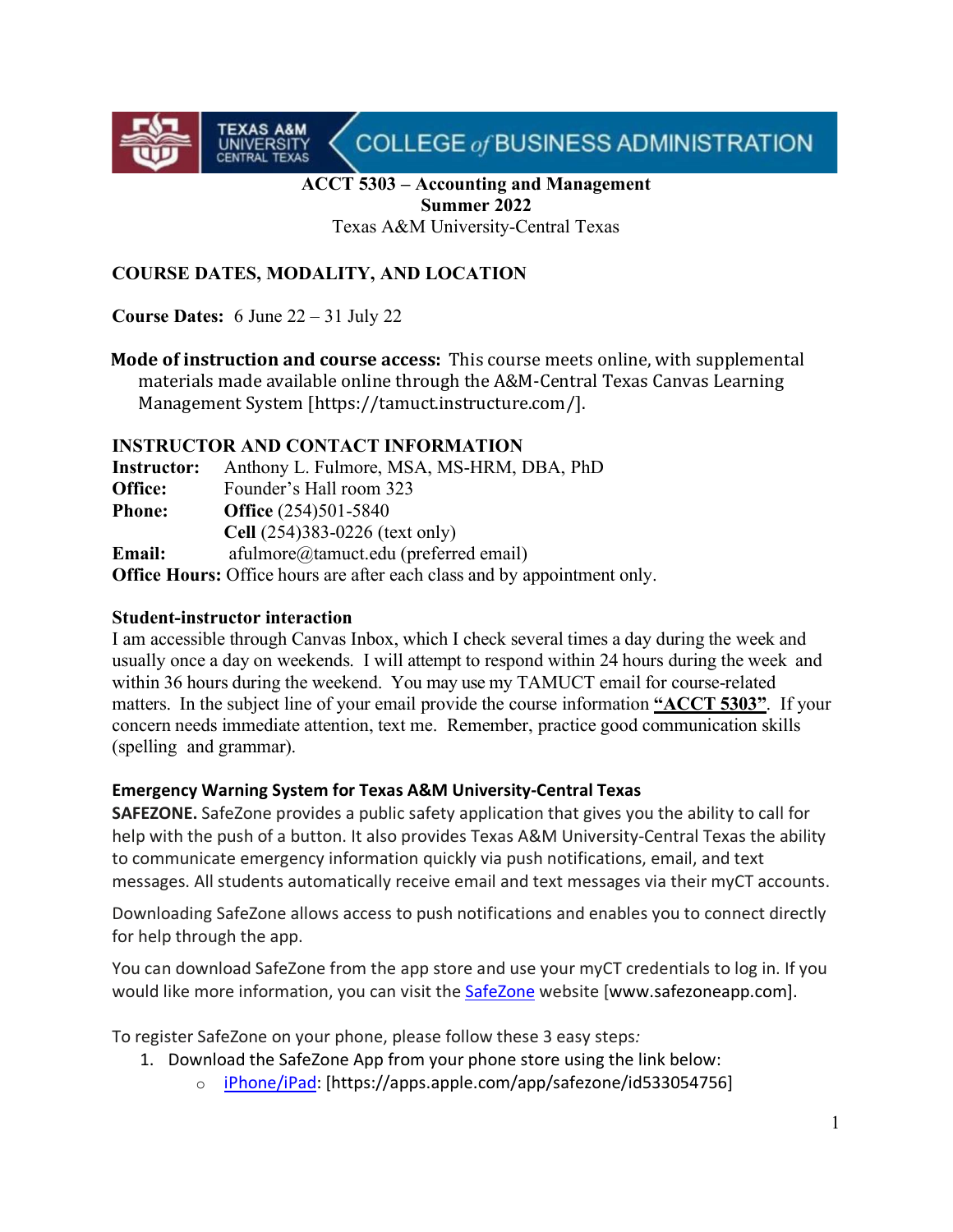o [Android Phone / Tablet](https://play.google.com/store/apps/details?id=com.criticalarc.safezoneapp)

[https://play.google.com/store/apps/details?id=com.criticalarc.safezoneapp]

- 2. Launch the app and enter your myCT email address (e.g. {name}@tamuct.edu)
- 3. Complete your profile and accept the terms of service

## **COURSE INFORMATION Course Overview and description**

Study accounting as related to problems of making business and economic decisions.

## **Required Reading and Textbook(s)**

Introduction to Managerial Accounting, with Connect ISBN10: 1266441018 | ISBN13: 9781266441011



Publication Manual of the American Psychological Association, 6th Edition American Psychological Association Softcover, ISBN-13 978-1433805615



# **COURSE REQUIREMENTS**

There will be a variety of graded and non-graded activities throughout the semester. Each activity will assess your command of the material as well as your understanding of the course goals and concepts. Activities are assigned and completed during the class period unless otherwise noted and cannot be turned in late or if classes are missed.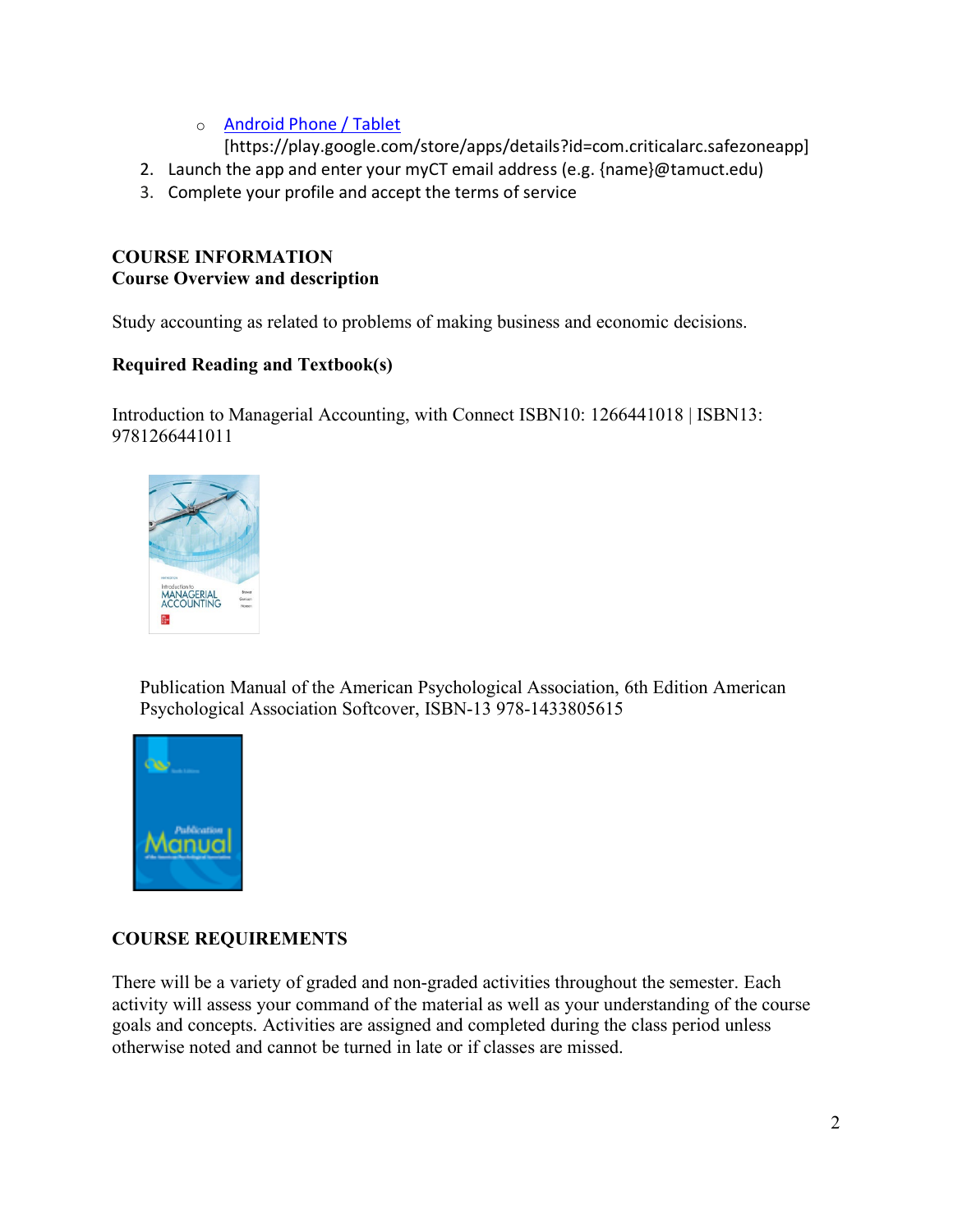**Chapter Homework:** Chapter homework will be conducted in Connect. The homework problems will consist of problems from the chapter.

**Final Exam:** There will be one comprehensive exam. The exam will cover topics identified, cases, class discussions, and other materials.

**Discussion Questions:** Discussion questions will be presented for each chapter weekly.

**Critical Thinking Assignment (CTA):** CTA allow you to apply managerial accounting concepts to business decision making.

#### **Grading Criteria Rubric and Conversion**

Students earn their course grades by completing scheduled assignments; no extra credit assignments are given.

| <b>Course Element</b>                   |       |                                | <b>Percent of Course Grade</b> |       |  |
|-----------------------------------------|-------|--------------------------------|--------------------------------|-------|--|
| Chapter Homework                        |       |                                |                                | 50%   |  |
| <b>Discussions</b>                      |       |                                |                                | $5\%$ |  |
| Exams (Week 4 and Week 8)               |       |                                |                                | 30%   |  |
| <b>Critical Thinking Assignments</b>    |       |                                | 15%                            |       |  |
|                                         |       |                                | Total                          | 100%  |  |
| <b>Grade Equivalents:</b>               |       |                                |                                |       |  |
| <b>If Grade is Computed Numerically</b> |       | If Grade is Computed by Letter |                                |       |  |
| $90.0 - 100 \%$                         | $= A$ | $A =$                          | 95%                            |       |  |
| 80.0 - 89.9%                            | $=$ B | $B =$                          | 85%                            |       |  |
| $70.0 - 79.9\%$                         | $= C$ | $C =$                          | 75%                            |       |  |
| $60.0 - 69.9\%$                         | $= D$ | $D =$                          | 65%                            |       |  |
| $0 - 59.9\%$                            | $=$ F | $\mathrm{F} =$                 | $0\%$                          |       |  |

#### **Posting of Grades**

Grades will be posted on the Canvas Grade book (turn-around time for grades to be posted is 7 days). I rely on the definition of grading marks provided by Texas A & M University-Central Texas Catalog to provide a classification of grades. *"The grade of "A" is given for outstanding achievement to a relatively small number of excellent scholars. The grade of "B" represents good achievement. The grade of "C" is given for average achievement and the grade of "D" for poor but passing work. The grade of "F" denotes failure and is given for unsatisfactory work."*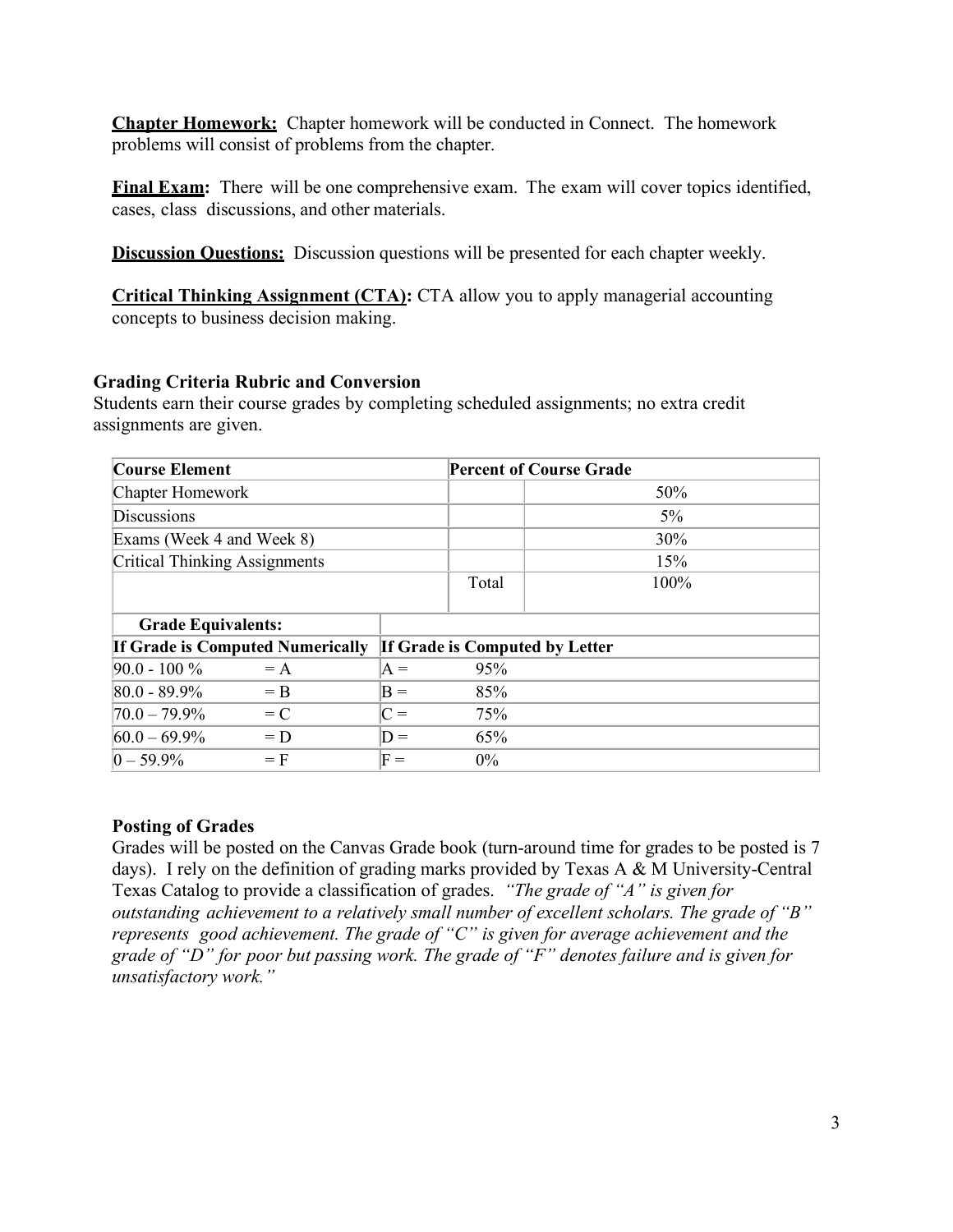## **COURSE OUTLINE AND CALENDAR Complete Course Calendar**

|                | <b>Weeks</b> Due Date | <b>Topic</b>                                                                 |
|----------------|-----------------------|------------------------------------------------------------------------------|
| $\mathbf{1}$   | 12-Jun-22             | CHAPTER ONE Managerial Accounting and Cost Concepts                          |
| $\overline{2}$ |                       | 19-Jun-22 CHAPTER TWO Job-Order Costing: Calculating Unit Product Costs      |
| 3              |                       | 26-Jun-22 CHAPTER THREE Job-Order Costing: Cost Flows and External Reporting |
| 4              | $3$ -Jul-22           | CHAPTER FOUR Activity-Based Costing                                          |
| 5              | 10-Jul-22             | <b>CHAPTER FIVE Process Costing</b>                                          |
| 6              | 17-Jul-22             | CHAPTER SIX Cost-Volume-Profit Relationships                                 |
| $\overline{7}$ | 24-Jul-22             | CHAPTER SEVEN Variable Costing and Segment Reporting: Tools for Management   |
| 8              | 31-Jul-22             | <b>CHAPTER EIGHT Master Budgeting</b>                                        |

## **Important University Dates**

*https://www.tamuct.edu/registrar/academic-calendar.html*

## **Technology Requirements**

This course will use the A&M-Central Texas Instructure Canvas learning management system. **We strongly recommend the latest versions of Chrome or Firefox browsers. Canvas no longer supports any version of Internet Explorer.**

Logon to A&M-Central Texas Canvas [https://tamuct.instructure.com/] or access Canvas through the TAMUCT Online link in myCT [https://tamuct.onecampus.com/]. You will log in through our Microsoft portal.

Username: Your MyCT email address. Password: Your MyCT password

#### **Canvas Support**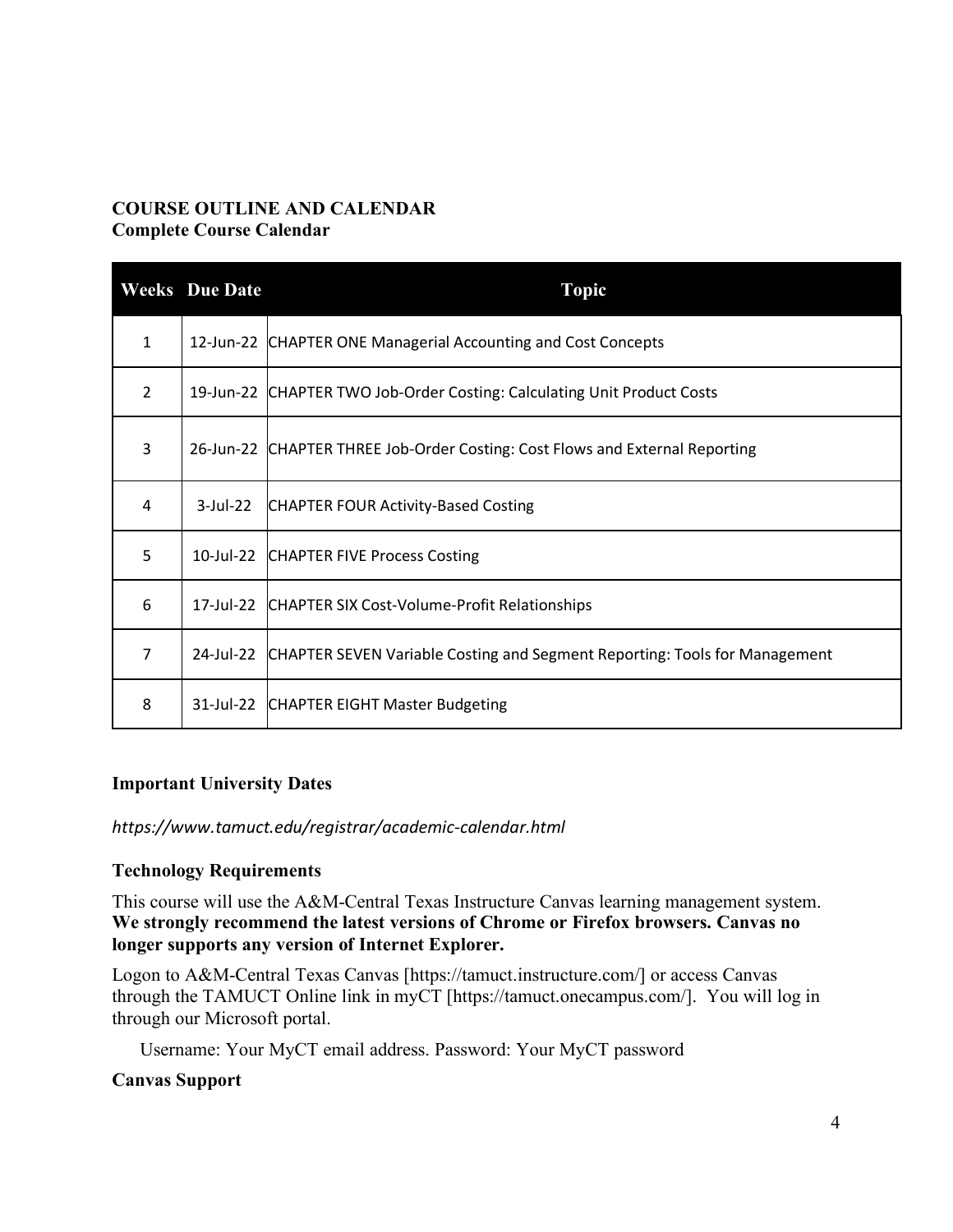Use the Canvas Help link, located at the bottom of the left-hand menu, for issues with Canvas. You can select "Chat with Canvas Support," submit a support request through "Report a Problem," or call the Canvas support line: 1-844-757-0953.

For issues related to course content and requirements, contact your instructor.

## **Online Proctored Testing**

A&M-Central Texas uses Proctorio for online identity verification and proctored testing. This service is provided at no direct cost to students. If the course requires identity verification or proctored testing, the technology requirements are: Any computer meeting the minimum computing requirements, plus web camera, speaker, and microphone (or headset). Proctorio also requires the Chrome web browser with their custom plug in.

## **Other Technology Support**

For log-in problems, students should contact Help Desk Central, 24 hours a day, 7 days a week

Email: [helpdesk@tamu.edu](mailto:helpdesk@tamu.edu) Phone: (254) 519-5466 [Web Chat:](http://hdc.tamu.edu/) [http://hdc.tamu.edu] *Please let the support technician know you are an A&M-Central Texas student.* 

# **UNIVERSITY RESOURCES, PROCEDURES, AND GUIDELINES**

## **Drop Policy**

If you discover that you need to drop this class, you must complete the **Drop Request Dynamic** Form through Warrior Web.

[https://dynamicforms.ngwebsolutions.com/casAuthentication.ashx?InstID=eaed95b9-f2be-45f3 a37d-

46928168bc10&targetUrl=https%3A%2F%2Fdynamicforms.ngwebsolutions.com%2FSubmit% 2FForm%2FStart%2F53b8369e-0502-4f36-be43-f02a4202f612].

Faculty cannot drop students; this is always the responsibility of the student. The Registrar's Office will provide a deadline on the Academic Calendar for which the form must be completed. Once you submit the completed form to the Registrar's Office, you must go into Warrior Web and confirm that you are no longer enrolled. If you still show as enrolled, FOLLOW-UP with the Registrar's Office immediately. You are to attend class until the procedure is complete to avoid penalty for absence. Should you miss the drop deadline or fail to follow the procedure, you will receive an F in the course, which may affect your financial aid and/or VA educational benefits.

## **Academic Integrity**

Texas A&M University-Central Texas values the integrity of the academic enterprise and strives for the highest standards of academic conduct. A&M-Central Texas expects its students, faculty, and staff to support the adherence to high standards of personal and scholarly conduct to preserve the honor and integrity of the creative community. Any deviation by students from this expectation may result in a failing grade for the assignment and potentially a failing grade for the course. All academic misconduct concerns will be referred to the Office of Student Conduct. When in doubt on collaboration, citation, or any issue, please contact your instructor before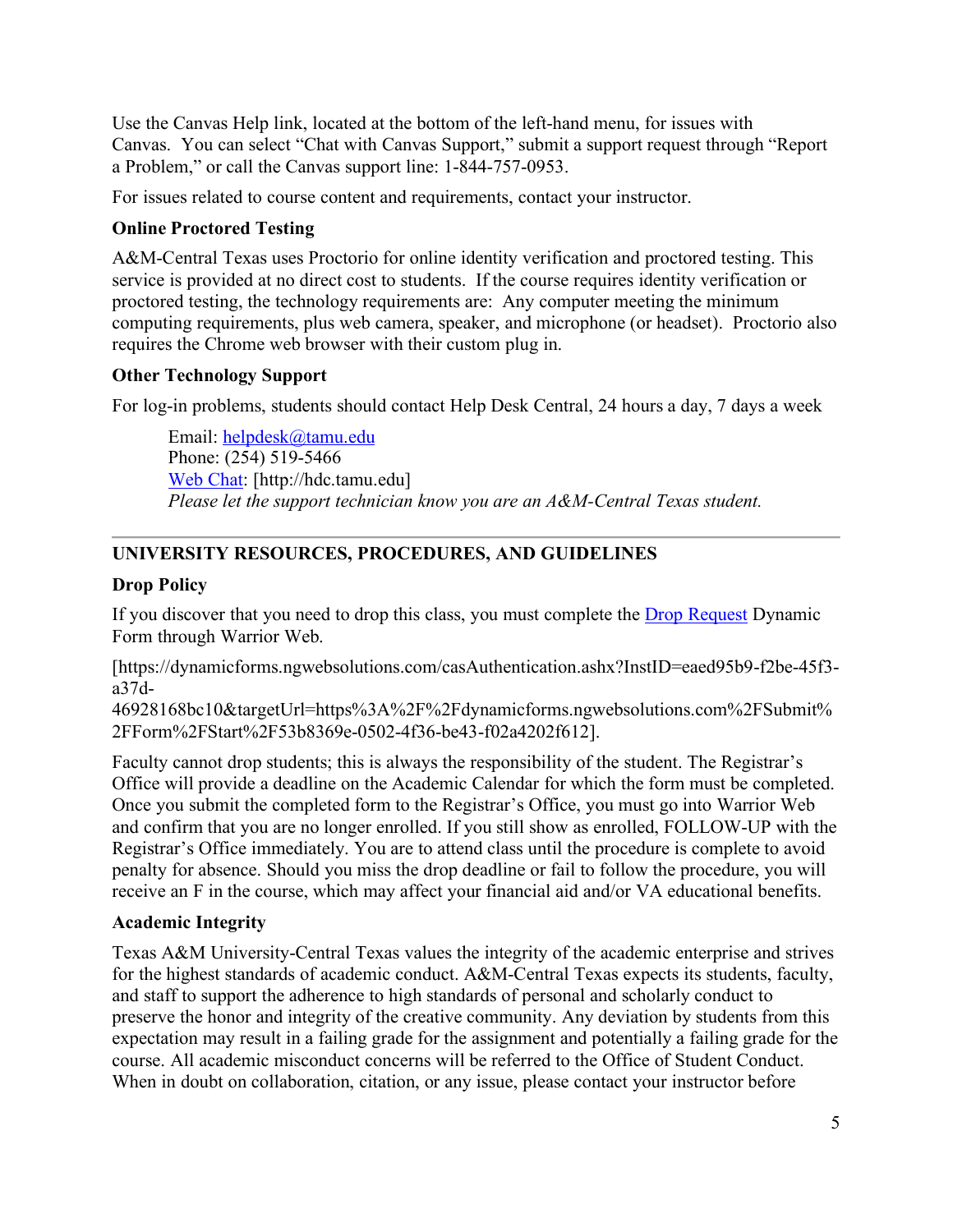taking a course of action.

For more [information regarding the Student Conduct process,](https://nam04.safelinks.protection.outlook.com/?url=https%3A%2F%2Fwww.tamuct.edu%2Fstudent-affairs%2Fstudent-conduct.html&data=04%7C01%7Clisa.bunkowski%40tamuct.edu%7Ccfb6e486f24745f53e1a08d910055cb2%7C9eed4e3000f744849ff193ad8005acec%7C0%7C0%7C637558437485252160%7CUnknown%7CTWFpbGZsb3d8eyJWIjoiMC4wLjAwMDAiLCJQIjoiV2luMzIiLCJBTiI6Ik1haWwiLCJXVCI6Mn0%3D%7C1000&sdata=yjftDEVHvLX%2FhM%2FcFU0B99krV1RgEWR%2BJ%2BhvtoR6TYk%3D&reserved=0) [https://www.tamuct.edu/studentaffairs/student-conduct.html].

If you know of potential honor violations by other students, you may [submit a report,](https://nam04.safelinks.protection.outlook.com/?url=https%3A%2F%2Fcm.maxient.com%2Freportingform.php%3FTAMUCentralTexas%26layout_id%3D0&data=04%7C01%7Clisa.bunkowski%40tamuct.edu%7Ccfb6e486f24745f53e1a08d910055cb2%7C9eed4e3000f744849ff193ad8005acec%7C0%7C0%7C637558437485262157%7CUnknown%7CTWFpbGZsb3d8eyJWIjoiMC4wLjAwMDAiLCJQIjoiV2luMzIiLCJBTiI6Ik1haWwiLCJXVCI6Mn0%3D%7C1000&sdata=CXGkOa6uPDPX1IMZ87z3aZDq2n91xfHKu4MMS43Ejjk%3D&reserved=0) [https://cm.maxient.com/reportingform.php?TAMUCentralTexas&layout\_id=0].

## **Academic Accommodations**

At Texas A&M University-Central Texas, we value an inclusive learning environment where every student has an equal chance to succeed and has the right to a barrier-free education. The Warrior Center for Student Success, Equity and Inclusion is responsible for ensuring that students with a disability receive equal access to the university's programs, services and activities. If you believe you have a disability requiring reasonable accommodations, please contact the Office of Access and Inclusion, WH-212; or call (254) 501-5836. Any information you provide is private and confidential and will be treated as such.

For more information, please visit our  $\Delta$ ceess  $\&$  Inclusion Canvas page (log-in required) [https://tamuct.instructure.com/courses/717]

# **Important information for Pregnant and/or Parenting Students**

Texas A&M University-Central Texas supports students who are pregnant and/or parenting. In accordance with requirements of Title IX and related guidance from US Department of Education's Office of Civil Rights, the Dean of Student Affairs' Office can assist students who are pregnant and/or parenting in seeking accommodations related to pregnancy and/or parenting. Students should seek out assistance as early in the pregnancy as possible. For more information, please visit [Student Affairs](https://www.tamuct.edu/student-affairs/pregnant-and-parenting-students.html) [https://www.tamuct.edu/student-affairs/pregnant-and-parentingstudents.html]. Students may also contact the institution's Title IX Coordinator. If you would like to read more about these [requirements and guidelines](http://www2.ed.gov/about/offices/list/ocr/docs/pregnancy.pdf) online, please visit the website [http://www2.ed.gov/about/offices/list/ocr/docs/pregnancy.pdf].

Title IX of the Education Amendments Act of 1972 prohibits discrimination on the basis of sex and gender–including pregnancy, parenting, and all related conditions. A&M-Central Texas is able to provide flexible and individualized reasonable accommodation to pregnant and parenting students. All pregnant and parenting students should contact the Associate Dean in the Division of Student Affairs at (254) 501-5909 to seek out assistance. Students may also contact the University's Title IX Coordinator.

# **Tutoring**

Tutoring is available to all A&M-Central Texas students, both virtually and in-person. Student success coaching is available online upon request.

If you have a question, are interested in becoming a tutor, or in need of success coaching contact the Warrior Center for Student Success, Equity and Inclusion at (254) 501-5836, visit the Warrior Center at 212 Warrior Hall, or by emailing [WarriorCenter@tamuct.edu.](mailto:WarriorCenter@tamuct.edu)

To schedule tutoring sessions and view tutor availability, please visit [Tutor Matching](https://tutormatchingservice.com/TAMUCT) [Services](https://tutormatchingservice.com/TAMUCT) [https://tutormatchingservice.com/TAMUCT] or visit the Tutoring Center in 111 Warrior Hall.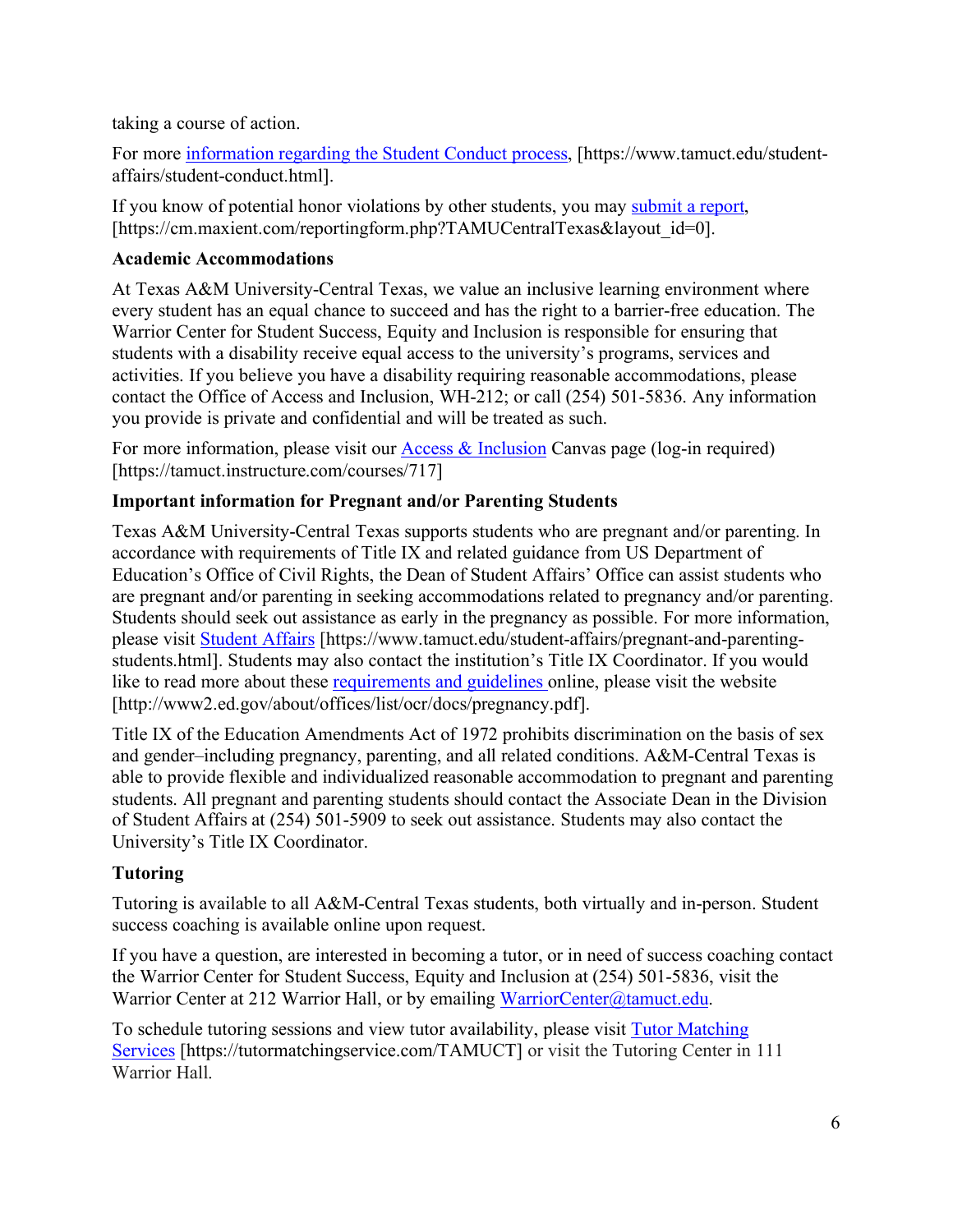Chat live with a remote tutor 24/7 for almost any subject from on your computer! Tutor.com is an online tutoring platform that enables A&M-Central Texas students to log in and receive online tutoring support at no additional cost. This tool provides tutoring in over 40 subject areas except writing support. Access Tutor.com through Canvas.

## **University Writing Center**

University Writing Center: Located in Warrior Hall 416, the University Writing Center (UWC) at Texas A&M University–Central Texas (A&M–Central Texas) is a free service open to all A&M–Central Texas students. For the Spring 2022 semester, the hours of operation are from 10:00 a.m.-5:00 p.m. Monday thru Thursday in Warrior Hall 416 (with online tutoring available every hour as well) with satellite hours available online only Monday thru Thursday from 6:00- 9:00 p.m. and Saturday 12:00-3:00 p.m.

Tutors are prepared to help writers of all levels and abilities at any stage of the writing process. While tutors will not write, edit, or grade papers, they will assist students in developing more effective composing practices. By providing a practice audience for students' ideas and writing, our tutors highlight the ways in which they read and interpret students' texts, offering guidance and support throughout the various stages of the writing process. In addition, students may work independently in the UWC by checking out a laptop that runs the Microsoft Office suite and connects to WIFI, or by consulting our resources on writing, including all of the relevant style guides. Whether you need help brainstorming ideas, organizing an essay, proofreading, understanding proper citation practices, or just want a quiet place to work, the UWC is here to help!

Students may arrange a one-to-one session with a trained and experienced writing tutor by making an appointment via [WCOnline](https://tamuct.mywconline.com/) [https://tamuct.mywconline.com/]. In addition, you can email Dr. Bruce Bowles Jr. at bruce.bowles@tamuct.edu if you have any questions about the UWC, need any assistance with scheduling, or would like to schedule a recurring appointment with your favorite tutor by making an appointment via [WCOnline](https://tamuct.mywconline.com/) [https://tamuct.mywconline.com/]. In addition, you can email Dr. Bruce Bowles Jr. at bruce.bowles@tamuct.edu if you have any questions about the UWC, need any assistance with scheduling, or would like to schedule a recurring appointment with your favorite tutor.

# **University Library**

The University Library provides many services in support of research across campus and at a distance. We offer over 200 electronic databases containing approximately 400,000 eBooks and 82,000 journals, in addition to the 96,000 items in our print collection, which can be mailed to students who live more than 50 miles from campus. Research guides for each subject taught at A&M-Central Texas are available through our website to help students navigate these resources. On campus, the library offers technology including cameras, laptops, microphones, webcams, and digital sound recorders.

Research assistance from a librarian is also available 24 hours a day through our online chat service, and at the reference desk when the library is open. Research sessions can be scheduled for more comprehensive assistance, and may take place virtually through WebEx, Microsoft Teams or in-person at the library. [Schedule an appointment](https://nam04.safelinks.protection.outlook.com/?url=https%3A%2F%2Ftamuct.libcal.com%2Fappointments%2F%3Fg%3D6956&data=04%7C01%7Clisa.bunkowski%40tamuct.edu%7Cde2c07d9f5804f09518008d9ab7ba6ff%7C9eed4e3000f744849ff193ad8005acec%7C0%7C0%7C637729369835011558%7CUnknown%7CTWFpbGZsb3d8eyJWIjoiMC4wLjAwMDAiLCJQIjoiV2luMzIiLCJBTiI6Ik1haWwiLCJXVCI6Mn0%3D%7C3000&sdata=KhtjgRSAw9aq%2FoBsB6wyu8b7PSuGN5EGPypzr3Ty2No%3D&reserved=0)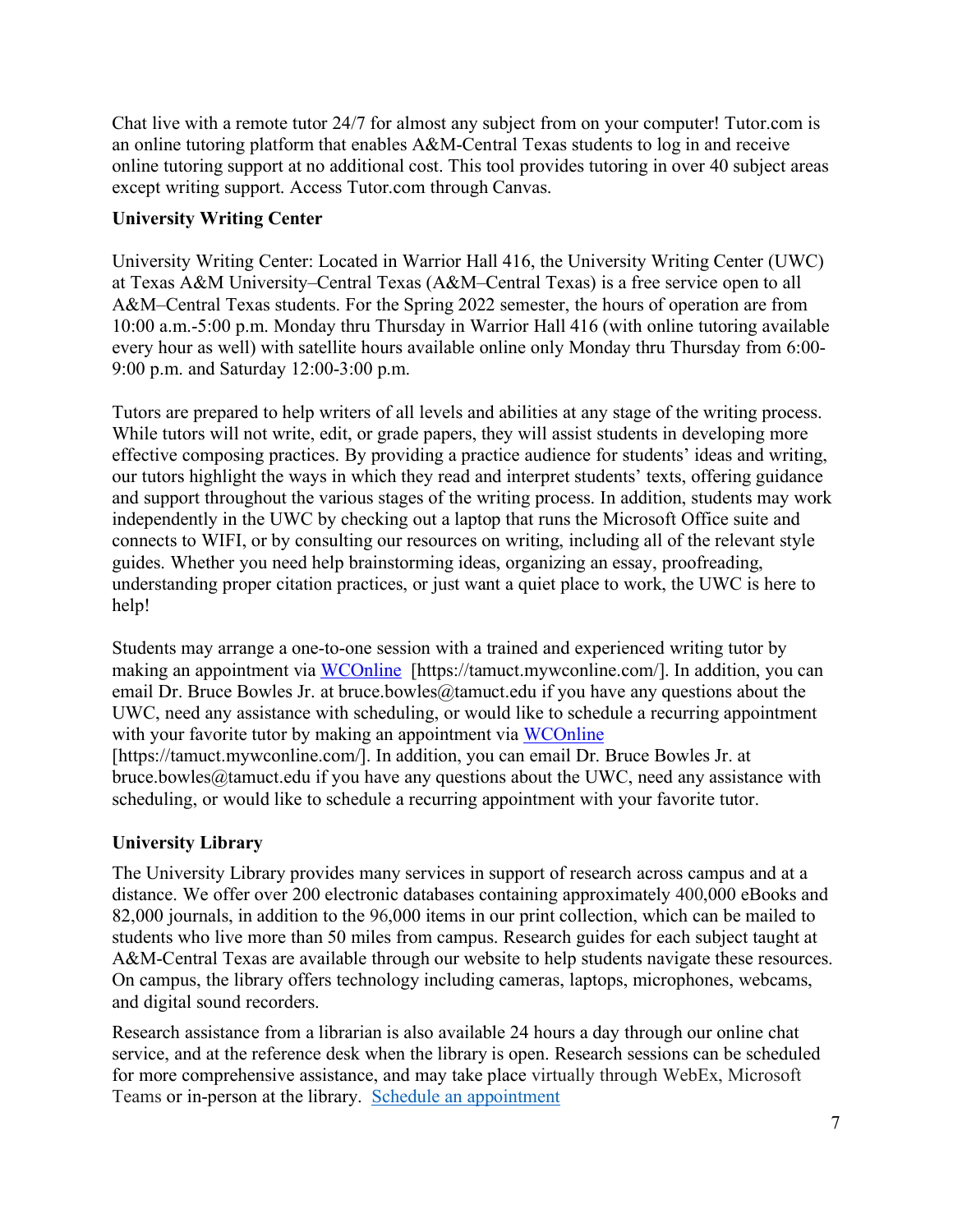[here](https://nam04.safelinks.protection.outlook.com/?url=https%3A%2F%2Ftamuct.libcal.com%2Fappointments%2F%3Fg%3D6956&data=04%7C01%7Clisa.bunkowski%40tamuct.edu%7Cde2c07d9f5804f09518008d9ab7ba6ff%7C9eed4e3000f744849ff193ad8005acec%7C0%7C0%7C637729369835011558%7CUnknown%7CTWFpbGZsb3d8eyJWIjoiMC4wLjAwMDAiLCJQIjoiV2luMzIiLCJBTiI6Ik1haWwiLCJXVCI6Mn0%3D%7C3000&sdata=KhtjgRSAw9aq%2FoBsB6wyu8b7PSuGN5EGPypzr3Ty2No%3D&reserved=0) [https://tamuct.libcal.com/appointments/?g=6956]. Assistance may cover many topics, including how to find articles in peer-reviewed journals, how to cite resources, and how to piece together research for written assignments.

Our 27,000-square-foot facility on the A&M-Central Texas main campus includes student lounges, private study rooms, group work spaces, computer labs, family areas suitable for all ages, and many other features. Services such as interlibrary loan, TexShare, binding, and laminating are available. The library frequently offers workshops, tours, readings, and other events. For more information, please visit our Library [website](https://nam04.safelinks.protection.outlook.com/?url=https%3A%2F%2Ftamuct.libguides.com%2Findex&data=04%7C01%7Clisa.bunkowski%40tamuct.edu%7C7d8489e8839a4915335f08d916f067f2%7C9eed4e3000f744849ff193ad8005acec%7C0%7C0%7C637566044056484222%7CUnknown%7CTWFpbGZsb3d8eyJWIjoiMC4wLjAwMDAiLCJQIjoiV2luMzIiLCJBTiI6Ik1haWwiLCJXVCI6Mn0%3D%7C1000&sdata=2R755V6rcIyedGrd4Os5rkgn1PvhHKU3kUV1vBKiHFo%3D&reserved=0)  [http://tamuct.libguides.com/index].

# **OPTIONAL POLICY STATEMENTS**

## **A Note about Sexual Violence at A&M-Central Texas**

Sexual violence is a serious safety, social justice, and public health issue. The university offers support for anyone struggling with these issues. University faculty are mandated reporters, so if someone discloses that they were sexually assaulted (or a victim of Domestic/Dating Violence or Stalking) while a student at TAMUCT, faculty members are required to inform the Title IX Office. If you want to discuss any of these issues confidentially, you can do so through Student Wellness and Counseling (254-501-5955) located on the second floor of Warrior Hall (207L).

Sexual violence can occur on our campus because predators often feel emboldened, and victims often feel silenced or shamed. It is incumbent on ALL of us to find ways to actively create environments that tell predators we don't agree with their behaviors and tell survivors we will support them. Your actions matter. Don't be a bystander; be an agent of change. For additional information on campus policy and resources visit the [Title IX webpage](https://www.tamuct.edu/compliance/titleix.html) [\[https://www.tamuct.edu/compliance/titleix.html\]](https://www.tamuct.edu/compliance/titleix.html).

## **Behavioral Intervention**

Texas A&M University-Central Texas cares about the safety, health, and well-being of its students, faculty, staff, and community. If you are aware of individuals for whom you have a concern, please make a referral to the Behavioral Intervention Team. Referring your concern shows you care. You can complete the [referral](https://cm.maxient.com/reportingform.php?TAMUCentralTexas&layout_id=2) online

[https://cm.maxient.com/reportingform.php?TAMUCentralTexas&layout\_id=2].

Anonymous referrals are accepted. Please see the [Behavioral Intervention Team](https://www.tamuct.edu/bit) website for more information [https://www.tamuct.edu/bit]. If a person's behavior poses an imminent threat to you or another, contact 911 or A&M-Central Texas University Police at 254-501-5805.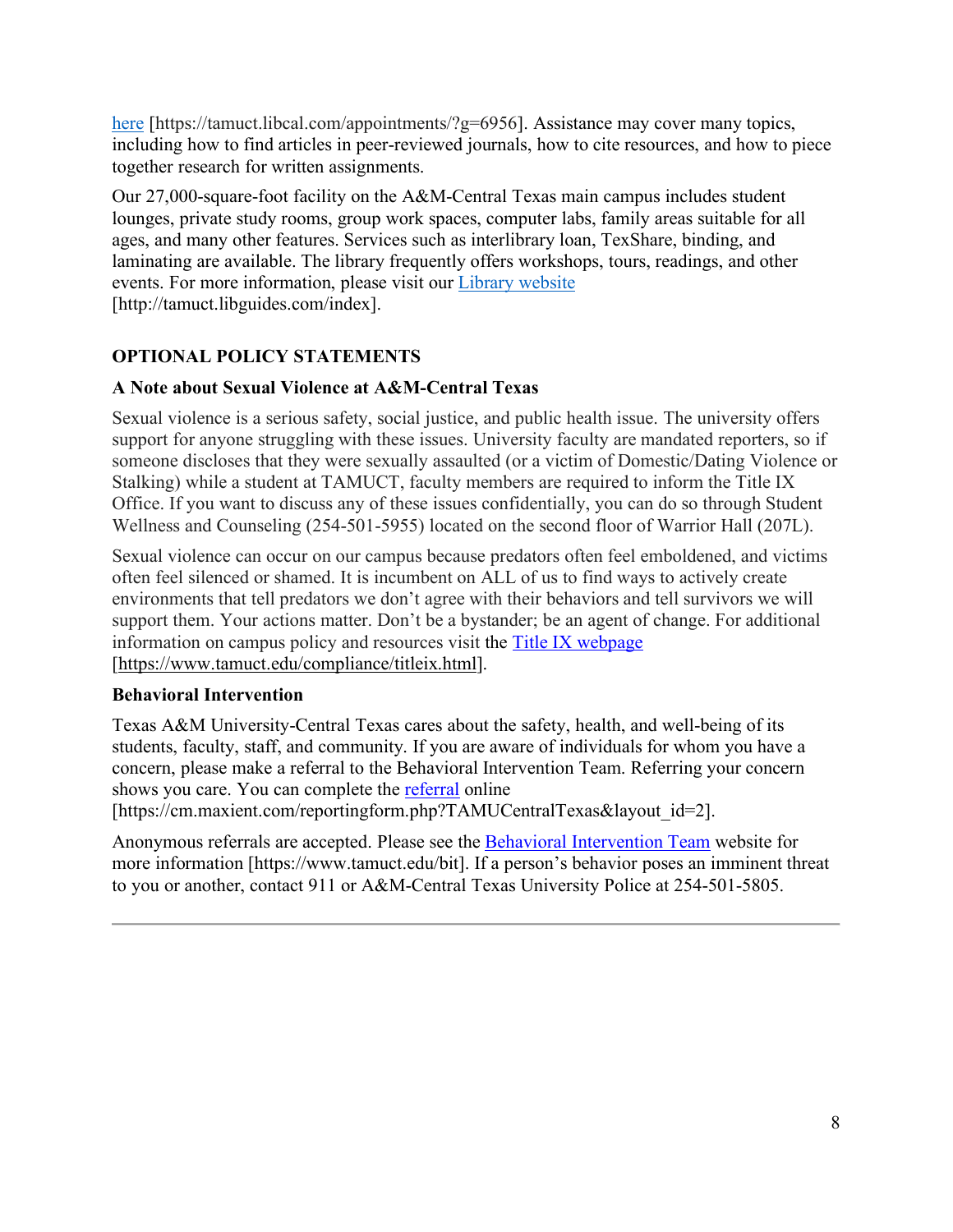## **INSTRUCTOR POLICIES**

Professional level writing and communication are critical skills in the business world. This standard should be displayed in all assignments for this class. All communications, both to the Professor and student colleagues should be kept professional, including Discussion Board postings and email correspondence. For written assignments, all work should be proofread, free of grammatical errors, include proper citations, and be by American Psychological Association (APA) standards.

**NOTE #1:** There are NO EXTRA CREDIT assignments available for this course.

**NOTE #2:** Requests for Incomplete Grades: Incompletes will only be given in emergency or other extreme circumstances. The professor must approve any request for an incomplete grade in this course before the last week of classes. Where possible, requests should be submitted in written form and must include an address and telephone number where you may be contacted throughout the following semester. For a request for an incomplete grade to be considered, at least two-thirds of the coursework has to be completed. Finally, approval of an incomplete is up to the department chair.

**NOTE #3:** Questions concerning one's grade on a particular task (e.g., test, case) This should be resolved within one week after receiving the graded material. There will not be reviewing of previously graded material at the end of the semester.

**NOTE #4**: Late Submissions/Resubmissions You have a period of 7 days each week to complete and submit the weekly assignments. Make sure to plan your time wisely and avoid last minute submissions since no late assignments will be accepted. All assignments must be turned in by the due date unless an extension has been granted. EXTENSIONS ON ASSIGNMENTS WILL BE CONSIDERED ONLY IF THEY ARE REQUESTED AT LEAST 48 HOURS BEFORE THE DUE DATE OF THE ASSIGNMENT UNDER QUESTION. After the fact, extensions will not be granted, so if you are sick and you know you will not be able to take a test or submit an assignment on the set due date, make sure to contact me at least 48 hours in advance.

**NOTE #5:** Changes to Syllabus A syllabus serves as an instructional and study planning document for both faculty and students. Although every effort will be taken to complete the semester according to the syllabus, it may become necessary to make specific changes to facilitate the academic environment better. In such an event, changes will be notified via an announcement in the course. Changes may be made within the last two weeks of the semester only in exceptional circumstances.

## **Copyright Notice.**

Students should assume that all course material is copyrighted by the respective author(s). Reproduction of course material is prohibited without consent by the author and course instructor. Violation of copyright is against the law and Texas A&M University-Central Texas' Code of Academic Honesty. All alleged violations will be reported to the Office of Student Conduct.

Copyright. 2021 by Dr. Anthony Fulmore at Texas A&M University-Central Texas, College of Business; 1001 Leadership Place, Killeen, TX 76549; 254-383-0226;